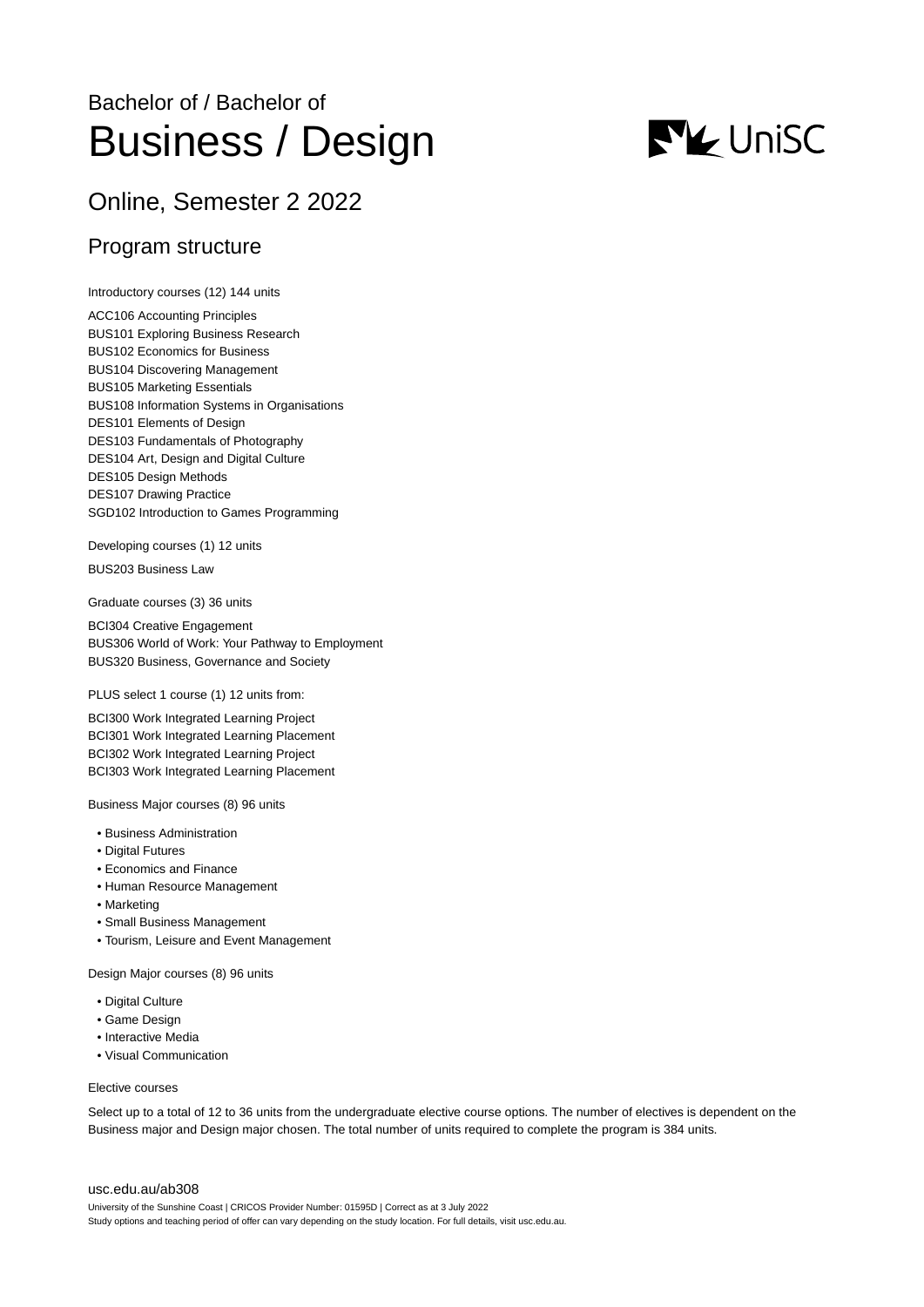Note: Program structures are subject to change. Not all USC courses are available on every USC campus.

# Total units: 384

# Study sequence

### Year 1

### Semester 2

| <b>COURSE</b>                          | SEMESTER OF OFFER<br>(ONLINE) | <b>UNITS</b> | <b>REQUISITES</b> |
|----------------------------------------|-------------------------------|--------------|-------------------|
| <b>BUS102 Economics for Business</b>   | • Semester 1, Semester 2      | 12           |                   |
| <b>BUS104 Discovering Management</b>   | • Semester 1, Semester 2      | 12           |                   |
| <b>BUS105 Marketing Essentials</b>     | • Semester 1, Semester 2      | 12           |                   |
| DES104 Art, Design and Digital Culture | • Semester 2                  | 12           |                   |

### Semester 1

| <b>COURSE</b>                             | SEMESTER OF OFFER<br>(ONLINE) | <b>UNITS</b> | <b>REQUISITES</b> |
|-------------------------------------------|-------------------------------|--------------|-------------------|
| <b>BUS101 Exploring Business Research</b> | • Semester 1, Semester 2      | 12           |                   |
| <b>DES101 Elements of Design</b>          | • Semester 1                  | 12           |                   |
| DES103 Fundamentals of Photography        | • Semester 1                  | 12           |                   |
| SGD102 Introduction to Games Programming  | • Semester 1                  | 12           |                   |

### Year 2

### Semester 2

| <b>COURSE</b>                               | SEMESTER OF OFFER<br>(ONLINE) | <b>UNITS</b> | <b>REQUISITES</b>      |
|---------------------------------------------|-------------------------------|--------------|------------------------|
| BUS108 Information Systems in Organisations | • Semester 1, Semester 2      | 12           | Anti:<br><b>ACC108</b> |
| <b>DES105 Design Methods</b>                | • Semester 2                  | 12           |                        |

PLUS select 2 courses from your chosen Business major, Design major or minor OR the undergraduate elective course options.

### Semester 1

| <b>COURSE</b>                       | SEMESTER OF OFFER<br>(ONLINE) | <b>UNITS</b> | <b>REQUISITES</b>      |  |
|-------------------------------------|-------------------------------|--------------|------------------------|--|
| <b>ACC106 Accounting Principles</b> | • Semester 1, Semester 2      | 12           | Anti:<br><b>BUS106</b> |  |
| <b>DES107 Drawing Practice</b>      | • Semester 1                  | 12           | Anti:<br><b>FSH101</b> |  |

### [usc.edu.au/ab308](https://www.usc.edu.au/ab308)

University of the Sunshine Coast | CRICOS Provider Number: 01595D | Correct as at 3 July 2022

Study options and teaching period of offer can vary depending on the study location. For full details, visit usc.edu.au.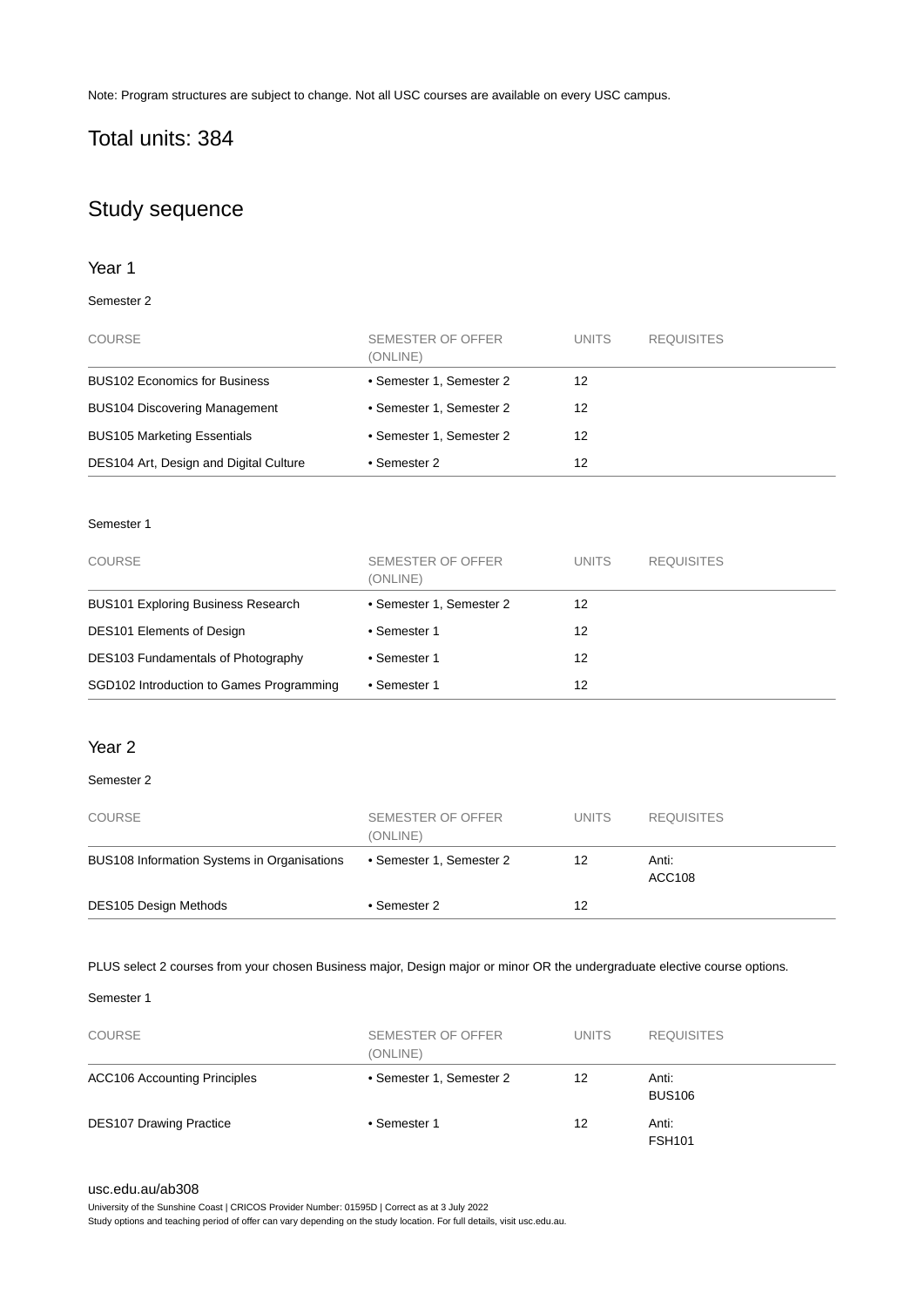or LAW201 or LAW202 or LAW203 or LAW204

PLUS select 1 course from your chosen Business major, Design major or minor OR the undergraduate elective course options.

### Year 3

Semester 2

| <b>COURSE</b>                                       | SEMESTER OF OFFER<br>(ONLINE) | <b>UNITS</b> | <b>REQUISITES</b> |
|-----------------------------------------------------|-------------------------------|--------------|-------------------|
| BUS306 World of Work: Your Pathway to<br>Employment | • Semester 1. Semester 2      | 12           |                   |

PLUS select 3 courses from your chosen Business major, Design major or minor OR the undergraduate elective course options.

| <b>BCI304 Creative Engagement</b> | • Semester 1                  | 12           |                   |  |
|-----------------------------------|-------------------------------|--------------|-------------------|--|
| <b>COURSE</b>                     | SEMESTER OF OFFER<br>(ONLINE) | <b>UNITS</b> | <b>REQUISITES</b> |  |
| Semester 1                        |                               |              |                   |  |

PLUS select 3 courses from your chosen Business major, Design major or minor OR the undergraduate elective course options.

### Year 4

Semester 2

Select 1 course from:

| <b>COURSE</b>                                  | <b>SEMESTER OF OFFER</b><br>(ONLINE) | <b>UNITS</b> | <b>REQUISITES</b>                                                                                                                                                                                                     |
|------------------------------------------------|--------------------------------------|--------------|-----------------------------------------------------------------------------------------------------------------------------------------------------------------------------------------------------------------------|
| <b>BCI300 Work Integrated Learning Project</b> | • Semester 1, Semester 2             | 12           | Pre:<br>Course Coordinator Consent.<br>Completion of 192 units in your<br>degree. At least 6 courses in<br>your major where applicable.<br><b>GPA restriction for students</b><br>enrolled in the Research<br>stream. |
|                                                |                                      |              | Anti:<br>CMN311, CMN312, CMN313,<br>CMN316 or ENT311                                                                                                                                                                  |
| <b>BCI302 Work Integrated Learning Project</b> | • Semester 1, Semester 2             | 12           | Pre:<br><b>Course Coordinator Consent</b><br>Required. Completion of 192<br>units within your degree. At<br>least 6 courses in your<br>nominated major where<br>applicable. GPA restriction for<br>Research stream.   |